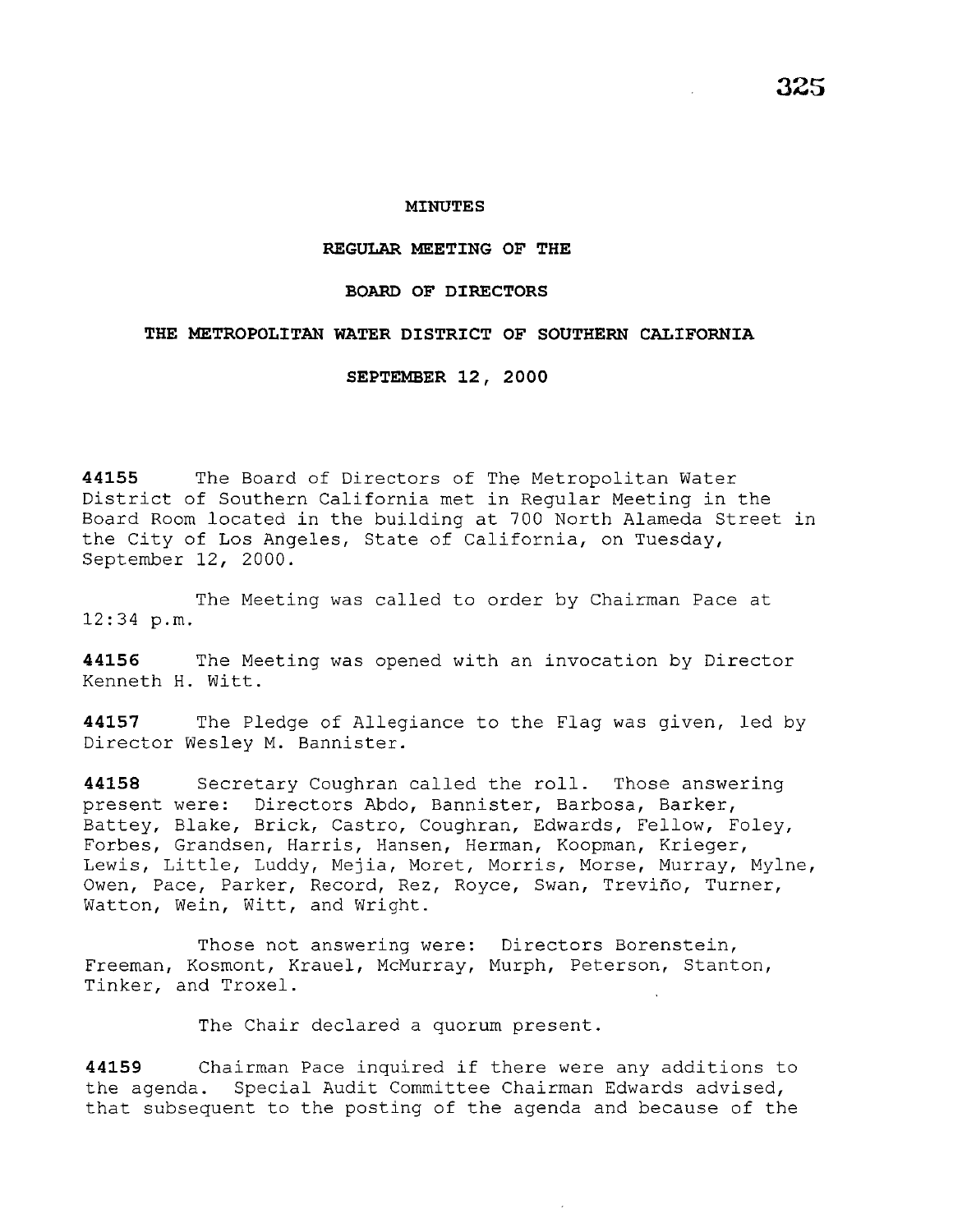closed session held at yesterday's Special Audit Committee meeting regarding the evaluation and performance of the General Auditor, he is requesting that this item be added to today's Board agenda to be held in closed session.

Director Blake moved, seconded by Director Edwards and carried by a unanimous vote, that this item be added to the agenda.

**44160** Director Little presented a check for \$274,571.99 to Metropolitan for reimbursement of excess incentive payments to West Basin Municipal Water District in fiscal years 1996-97 and 1998-99 for the West Basin Desalter Project as determined by the annual reconciliation and recent audit under Metropolitan's Groundwater Recovery Program agreement.

**44161** Chairman Pace invited members of the public to address the Board on matters within the Board's jurisdiction.

Ellen Stern Harris, Director Emeritus on Metropolitan's Board, stated it was a pleasure to be at today's meeting especially after hearing the discussion earlier on the<br>Strategic Plan. She recalled how she was once concerne She recalled how she was once concerned about the future of the Metropolitan Water District, but is now heartened by what is being done today. In telling Metropolitan's story to the community in Southern California, she suggested that Metropolitan should (a) keep its information on the website more up to date; (b) consider having 28-minute segments of interviews with staff, the General Manager, and the Directors on the government cable television access channel in every community in Southern California and Northern California; and (c) consider teleconferencing its meetings.

**44162** There being no objection, the Chair ordered the reading of the Minutes of the Meetings held August 8, 21, and 22, 2000, dispensed with, copies having been mailed to each Director.

Director Morse moved, seconded by Director Lewis and carried, approving the foregoing Minutes as mailed.

**44163** Chairman Pace reported on events in which he participated on behalf of Metropolitan, as follows: On August 25 he presented a check in the amount of \$35,000 from Metropolitan, as part of its Community Partnering Program, to the Urban Water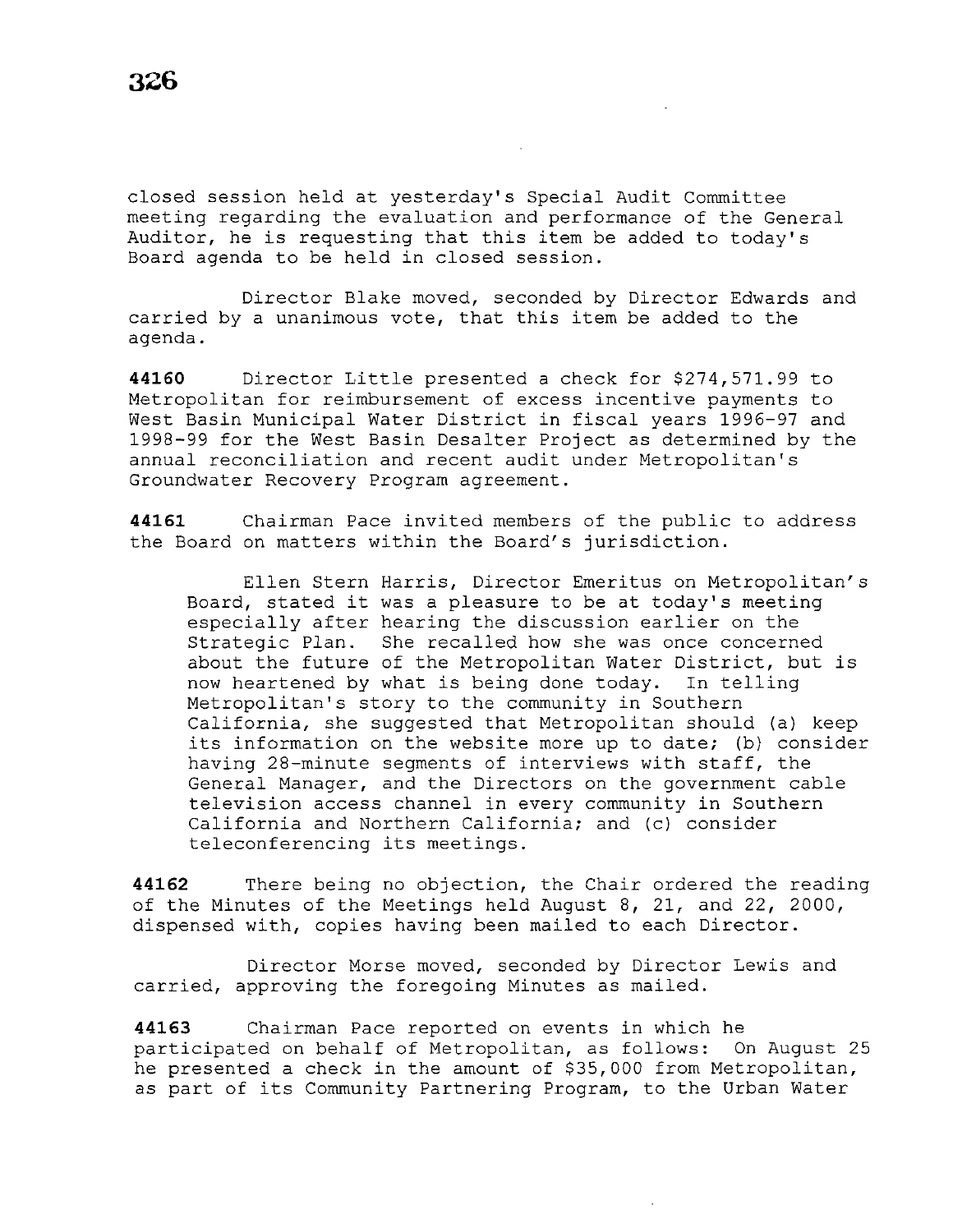Institute to continue their efforts to educate their members and the public about water issues. Chairman Pace has been requested to serve on the Governor's Advisory Drought Planning Panel. The panel had its first meeting on August 30 in Sacramento, and was given the assignment to prepare a drought contingency plan and schedule to reduce the impacts of critical water shortages. The plan will identify all available resources, appropriate funding mechanisms, and CALFED agencies' commitment to facilitate<br>transfers of water consistent with legal requirements. The panel transfers of water consistent with legal requirements. will submit the plan to the Governor by December 2000.

Chairman Pace commented on the invitation by the Catfish Club in San Diego to Board Executive Officer Gilbert Ivey to speak at its luncheon on September l on water issues. The Chair announced the reception scheduled for October 16 to honor a "New Generation of Water Leaders", with special guest Congresswoman Grace F. Napolitano.

The Museum Feasibility Committee continues to meet with staff presenting a broad description of the master plan, budgeting components and schedule for the proposed museum. Discussions have included the role of the Master Developer, the pre-development schedule activities through December, the existing displays and exhibit inventory, and the scheduled museum site visit tours for Directors. Also discussed was the establishment of quarterly meetings between Metropolitan and the Western Center Community Foundation to clarify their expectations of their planned museum and Metropolitan's commitment.

**44164** Strategic Plan Steering Committee Vice Chairman Brick commented on the preview of the rate structure that was presented at the Executive Committee earlier today pursuant to the framework that the Board approved in April. A detailed report on the rate structure, to include cost allocation formula, administrative implementation and billing issues associated with the rate structure changes, and the impact on each member agency will be given at a workshop on October 17.

**44165** The Chair stated there were no new committee appointments.

**44166** Director Blake moved, seconded by Director Forbes and carried, adjourning the Board Meeting of October 10 to October 17, 2000. Committee meetings will take place on October 16 and 17, 2000.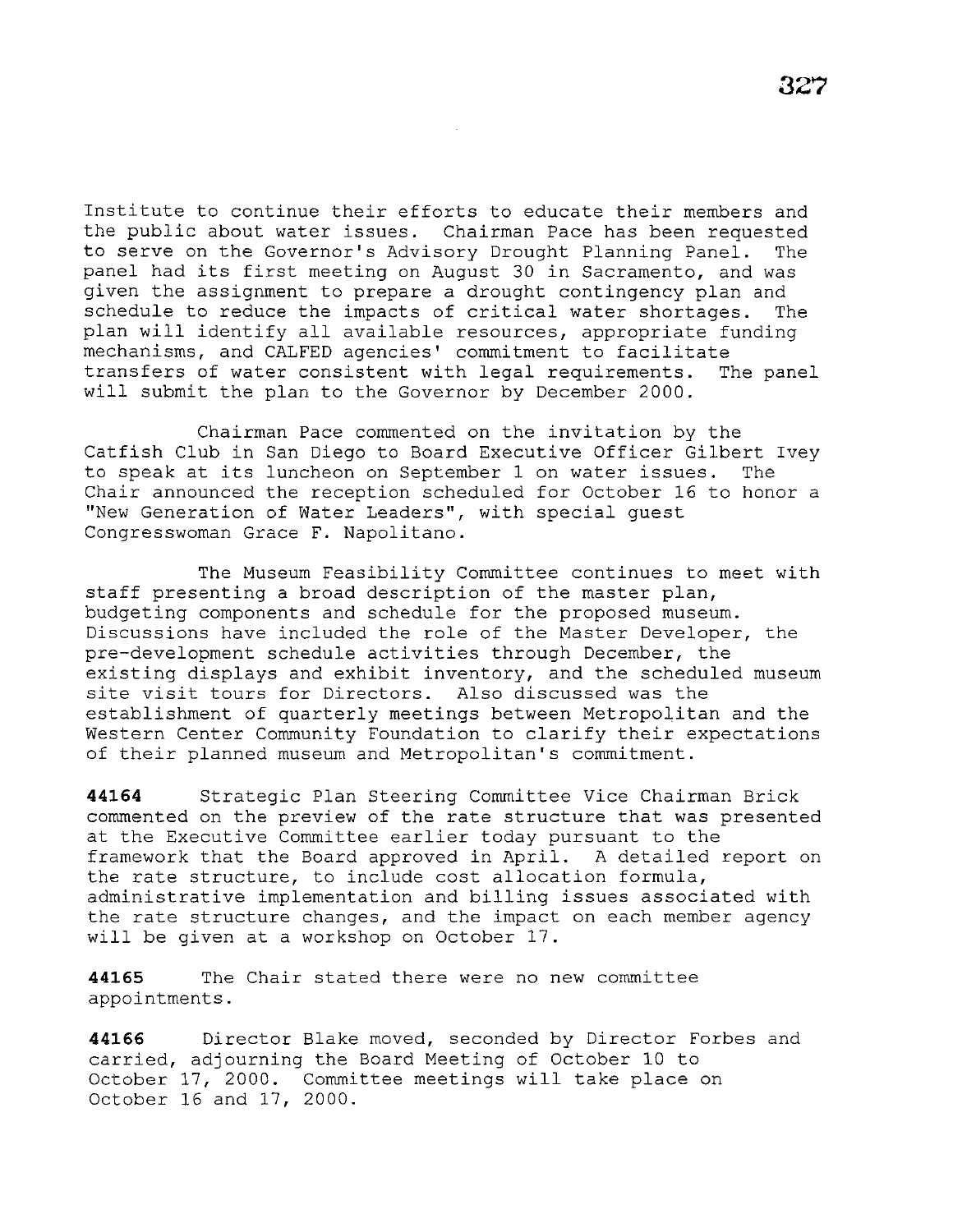**44167** Regarding the Colorado River matters, Bay-Delta and CALFED matters, and the General Manager's summary of District activities, General Manager Gastelum referred to his monthly activity report for August, signed September 7, 2000, and the Colorado River activity report for August, signed September 11, 2000, which were distributed earlier.

**44168** General Counsel Walston referred to his activity report dated August 31, 2000, which was distributed earlier. Mr. Walston commented on the Defenders of Wildlife v. Babbitt case, where plaintiff states the Federal Endangered Species Act has extra-territorial application. Metropolitan has filed a motion to intervene in this case, and the motion is now pending before the court. It is expected that the motion will be opposed. Mr. Walston further reported on the Westlands Water District water rights application to the State Water Resources Control Board for the right to be treated as a county of origin and area of origin. There has not been a case like this presented<br>to the courts in California. Metropolitan is reviewing the legal Metropolitan is reviewing the legal issues involved and the status of this matter. The Legal Department will closely monitor these two cases, and keep the Board apprised of their status.

**44169** The reports of the Standing Committees are as follows:

On behalf of the Executive Committee, Chairman Pace reported all action items were approved. Senior Executive Assistant to the General Manager Dennis Underwood provided a detailed report on activities relating to the Quantification Settlement Agreement. On the Strategic Plan, staff made a presentation on the development of the proposed rate design. A closed session was held to resolve the conflict on Agenda Item 9-10 between the Legal and Claims and the Water Planning and Resources Committees. This item, relating to the CALFED Final Programmatic EIS/EIR, has been scheduled for resolution at a joint meeting of the Executive Committee and the Board on September 26.

Budget and Finance Committee Chairman Bannister reported there were no action items on the committee's agenda.

On behalf of the Engineering and Operations Committee, Director Morris reported that the five action items on the agenda were approved unanimously, with the exception of Agenda Item 9-3 that received a majority vote. Director Morris requested Agenda Items 9-1, 9-3, and 9-4 be added to the Consent Calendar.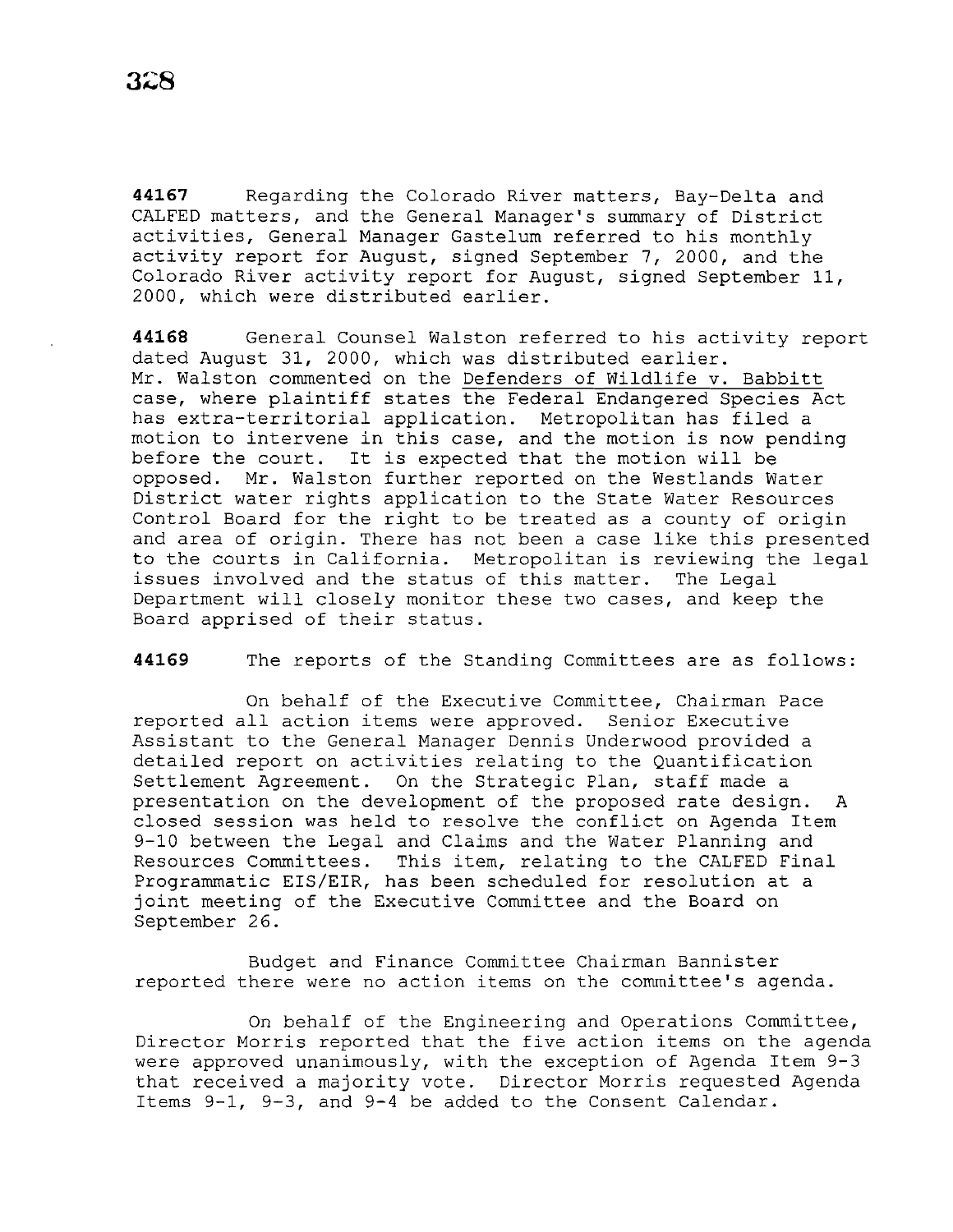Legal and Claims Committee Chairman Morse reported the committee approved the action items on its agenda, and requested Agenda Item 9-5 be added to the Consent Calendar. He stated Agenda Item 9-10 has been reported on by Chairman Pace from the Executive Committee.

Communications and Legislation Committee Vice Chair Abdo reported the committee heard the legislative reports from the Sacramento and Washington offices. In Sacramento, the Legislature adjourned on August 31. Bills that failed to pass included SB 2042, the CALFED governance bill, SB 1586 for CALFED funding, and all Metropolitan-related bills calling for an elected board, mandating contracts between Metropolitan and the member agencies, and the three wheeling bills. Senator Jim Costa is leading an effort during the fall legislative recess to identify potential issues for wheeling legislation next year. In Washington, Senator Feinstein's bill, S. 2977, will be presented to the Senate Energy and Natural Resources Subcommittee on Forests and Public Land Management at a hearing on September 13, where Committee Chair Peterson has been invited to testify on Metropolitan's behalf. Representative Doolittle has introduced a new bill authorizing \$60 million in fiscal year 2001 for CALFED. Congress is expected to adjourn around October 6.

Water Planning and Resources Committee Chairman Owen reported the committee heard Agenda Items 6Fb (Bay-Delta issues), 9-10 (CALFED Final Programmatic EIS/EIR), and 8d (State Water Project contract billings) in closed session, with no actions taken on Items 6Fb and 8d. Regarding Item 9-10, the committee moved that the General Counsel is to prepare and file a declaratory relief action before the statute of limitations expires on September 27, 2000; and that if the General Counsel determines another form of action better protects the interests of the District, he should discuss that proposed action with the Board at a special meeting or at a joint meeting of the Executive Committee and the Board on September 26, 2000. The report on dry-year transfers was deferred to October.

 $\mathbf{I}$ 

Director Blake moved, seconded by Director Foley and carried, adding Agenda Item 9-6 to the Consent Calendar.

Director Blake moved, seconded by Director Bannister and carried, and the Board approved the Consent Calendar Items, M.I. **44170** through M.I. **44177,** as follows: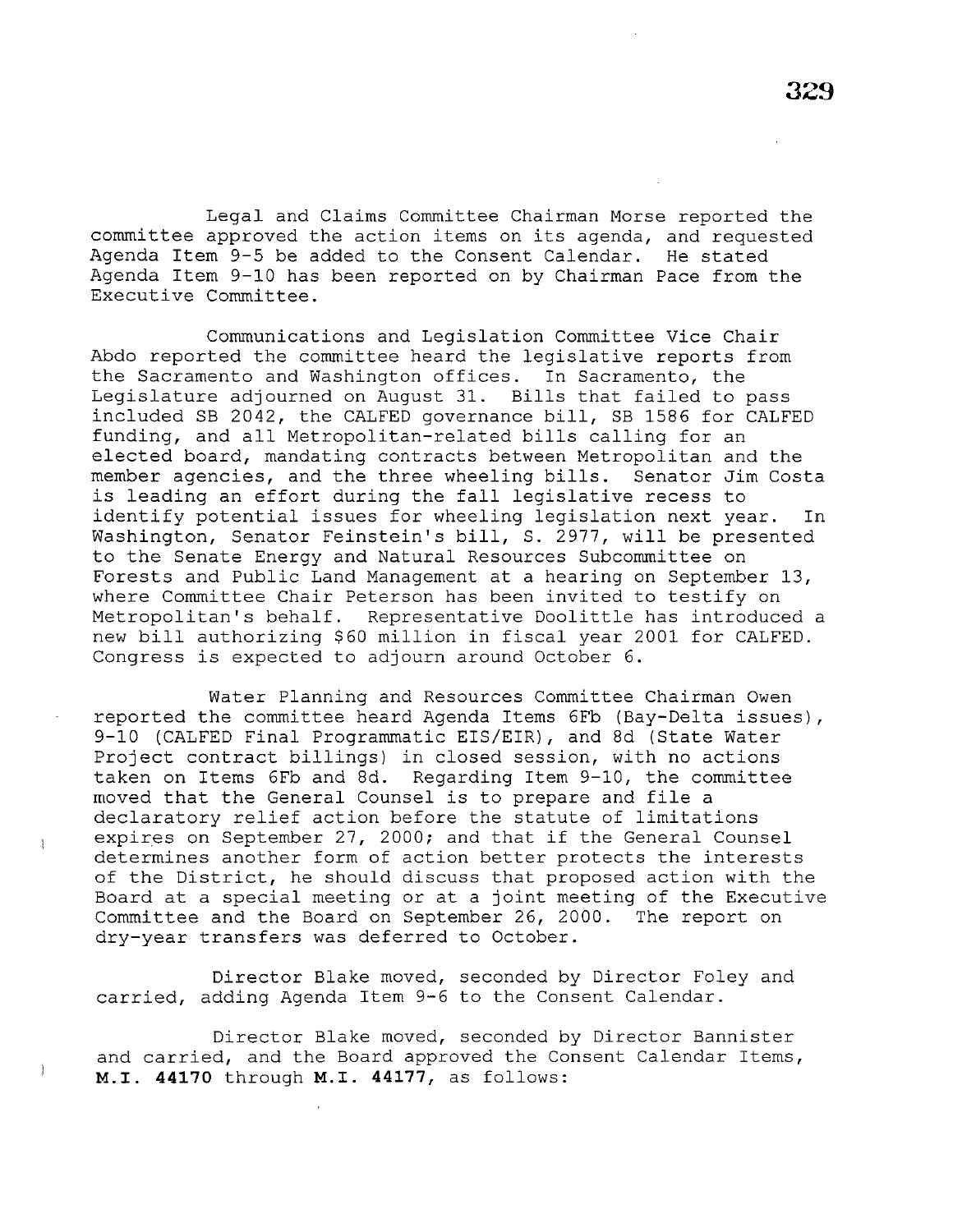**44170** Authorized the General Manager to amend (1) Agreement No. 4803 with Keith Companies, Inc. (formerly known as John Tettemer and Associates) by \$420,000, for a maximum agreement amount of \$2.887 million, to complete all construction support activities for the Lake Mathews Watershed-Drainage Water Quality Management Plan; and (2) Agreement No. 16504 with the County of Riverside Transportation Department by \$568,500, for a maximum agreement amount of \$626,500, for all construction support activities during the relocation of the Cajalco Road portion of the project, as set forth in the letter signed by the General Manager on August 28, 2000.

**44171** Amended Agreement No. 30402 with Pressure Pipe Inspection Company to increase the contract amount by \$340,000, for a total contract amount of \$560,000, for a detailed analysis of the previously inspected 25-mile reach of the Second Lower Feeder, as well as inspection and analysis of an additional 5.4 mile reach; and the inspection and analysis of a 16-mile reach of the Sepulveda Feeder, as set forth in the letter signed by the General Manager on August 28, 2000.

**44172** Authorized the General Counsel to amend the contract with Harkins Cunningham for an additional \$700,000 to complete negotiation of quantification issues and drafting of legal documents for California's share of Colorado River water, as set forth in the letter signed by the General Counsel on August 28, 2000.

Directors Lewis, Parker, Turner, and Watton requested to be recorded as abstaining.

**44173**  Board: Regarding three Capital Investment Plan projects, the

1. Authorized (a) \$1.05 million (Appropriation No. 15322, No. 2) from the Construction Funds, (b) the General Manager to have all work performed, and (c) delegated to the General Manager the authority to award contracts for the refurbishment of the East and West Washwater Tanks at the Diemer plant;

2. Authorized (a) \$352,000 (Appropriation No. 15357, No. 1) from the Pay-As-You-Go Fund, and (b) the General Manager to have all work performed to automate the sparger system in Modules 4, 5 and 6 at the Skinner plant;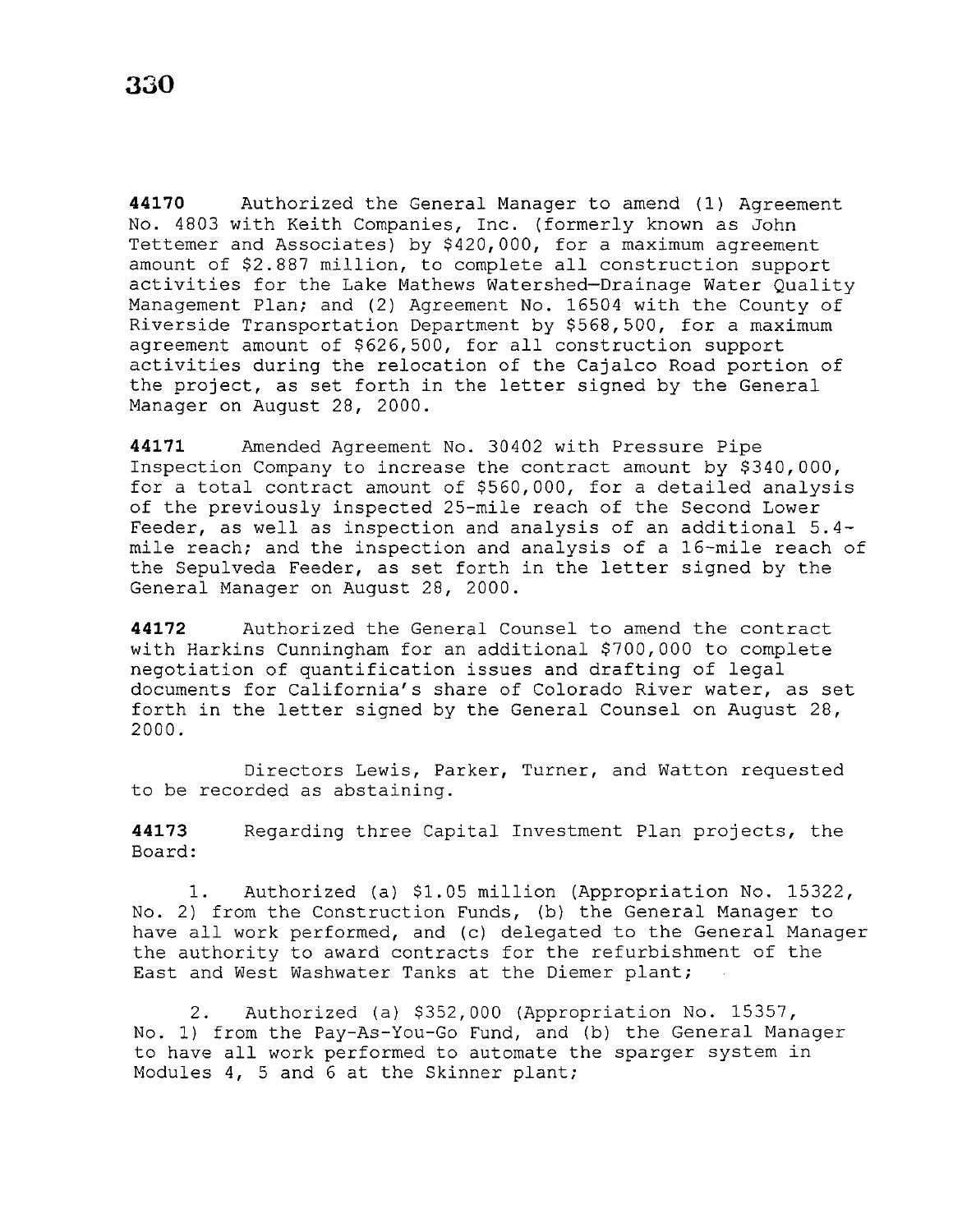3. Authorized (a) \$1.65 million (Appropriation No. 15358, No. 1) from the Construction Funds, and (b) delegated to the General Manager the authority to award contracts for the design and construction of two flow control facilities on the Orange County Feeder; and

4. Determined that the proposed projects qualify for Categorical Exemption under the California Environmental Quality Act (CEQA) in that they consist of the minor alteration of existing public facilities, involving no expansion of use beyond that currently existing (CEQA Section 15301, Class 1 Exemption), all as set forth in the letter signed by the General Manager on August 28, 2000.

**44174** Authorized the General Manager to execute extra work orders in excess of five percent of contract value to the contractor of the Mentone Pipeline in an amount that in aggregate does not exceed \$6 million, as set forth in the General Manager's letter signed on September 5, 2000.

Directors Lewis, Parker, Turner, and Watton requested to be recorded as voting no.

**44175** Regarding construction of the Lake Mathews Outlet Facilities, the Board:

1. Authorized an increase in Appropriation No. 15277 (No. 3) by \$79.3 million to a total of \$92.2 million;

2. Awarded a construction contract to J. F. Shea Co., Inc., in the amount of \$44,293,773 to perform the construction of the Lake Mathews Outlet Facilities;

3. Amended the consulting contract with Jacobs Associates by \$1.35 million to a total of \$2.85 million to perform contractor submittal reviews, geologic interpretations, geotechnical instrumentation and monitoring, construction scheduling, grouting support, cofferdam construction support, technical support on blasting-related issues, and technical support for potential construction claims issues;

4. Amended the consulting contract with U.R.S. Greiner/Woodward-Clyde by \$100,000 to a total of \$700,000 to perform geologic mapping of the tunnel, junction shaft, and tower excavations, provide a geologist that is a certified diver to assist the resident engineer during the dredging of the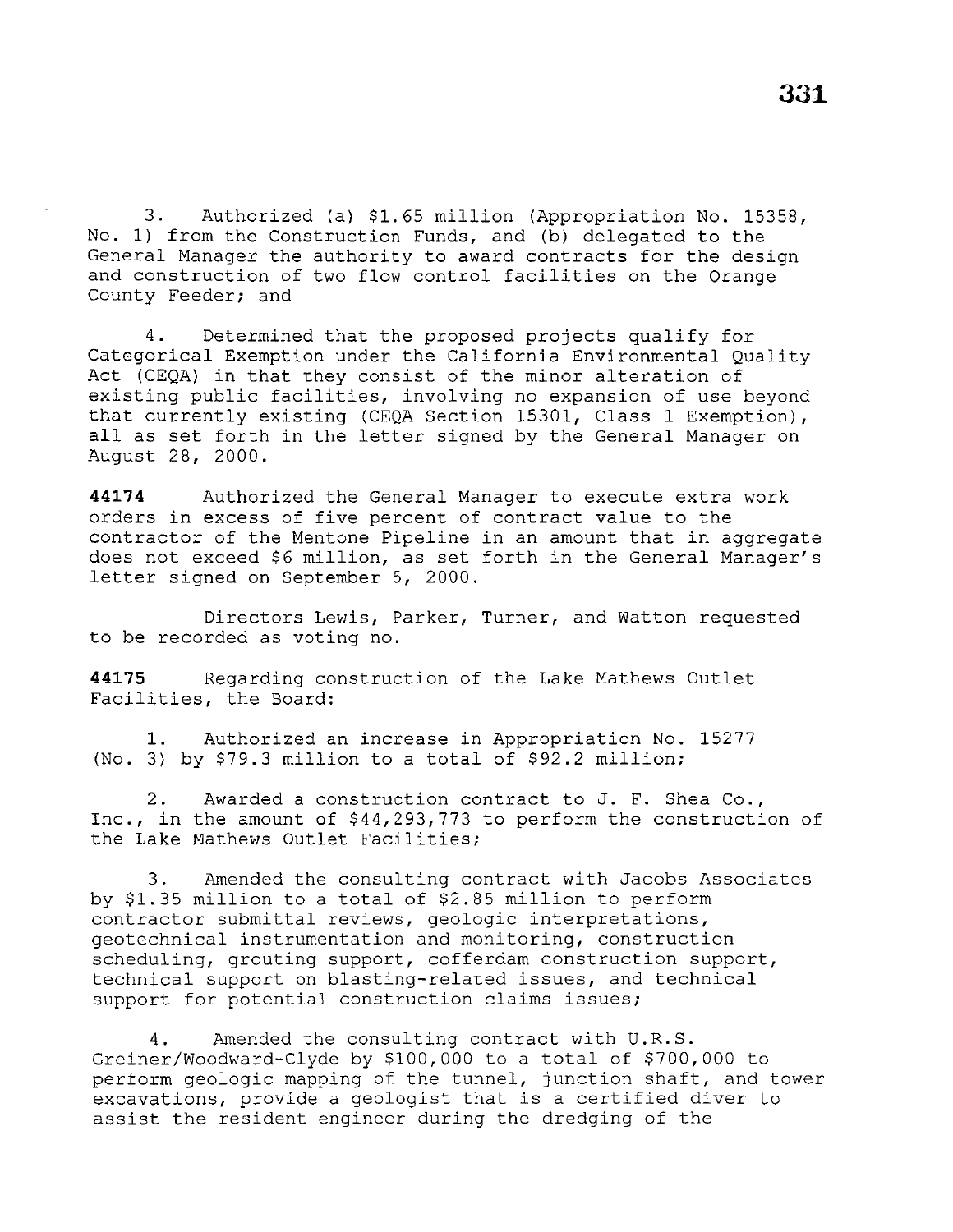underwater approach, and provide geologic support throughout construction, as needed; and

5. Implemented contingency plan and delegated authority to the General Manager to approve and implement actions to provide water delivery reliability and award other construction contracts over \$250,000 for the contingency plan, all as set forth in the letter signed by the General Manager on August 29, 2000, with Item 5 revised by the Engineering and Operations Committee.

**44176** Authorized settlement of Inland Feeder Project Eminent Domain Action entitled Metropolitan Water District of Southern California v. San Bernardino Valley Water Conservation District (Sunwest), Ventura County Superior Court Case No. CIV190813, as set forth in the confidential letter jointly signed by the General Counsel on August 17 and the General Manager on August 18, 2000.

Directors Lewis, Parker, Turner, and Watton requested to be recorded as voting no.

**44177** Authorized the General Manager to exercise discretion under Administrative Code Section 6101(k) (1) to enter into an agreement with AFSCME Local 1902 to approve a five-year Memorandum of Understanding with AFSCME from July 9, 2000 to June 30, 2005, as set forth in the letter signed by the General Manager on September 7, 2000.

**44178** The following communications were submitted to the Board for information:

- a. Status report for the Diamond Valley Lake Project for the month ending July 2000, signed by the General Manager on August 28, 2000.
- b. Status report for the Inland Feeder Project for the month ending July 2000, signed by the General Manager on August 28, 2000.

**44179** Director Brick announced a Board Water Quality Workshop is scheduled for September 23, 2000, from 8:00 a.m. to 1:30 p.m. at the Weymouth Water Quality Lab, and invited all Directors to attend.